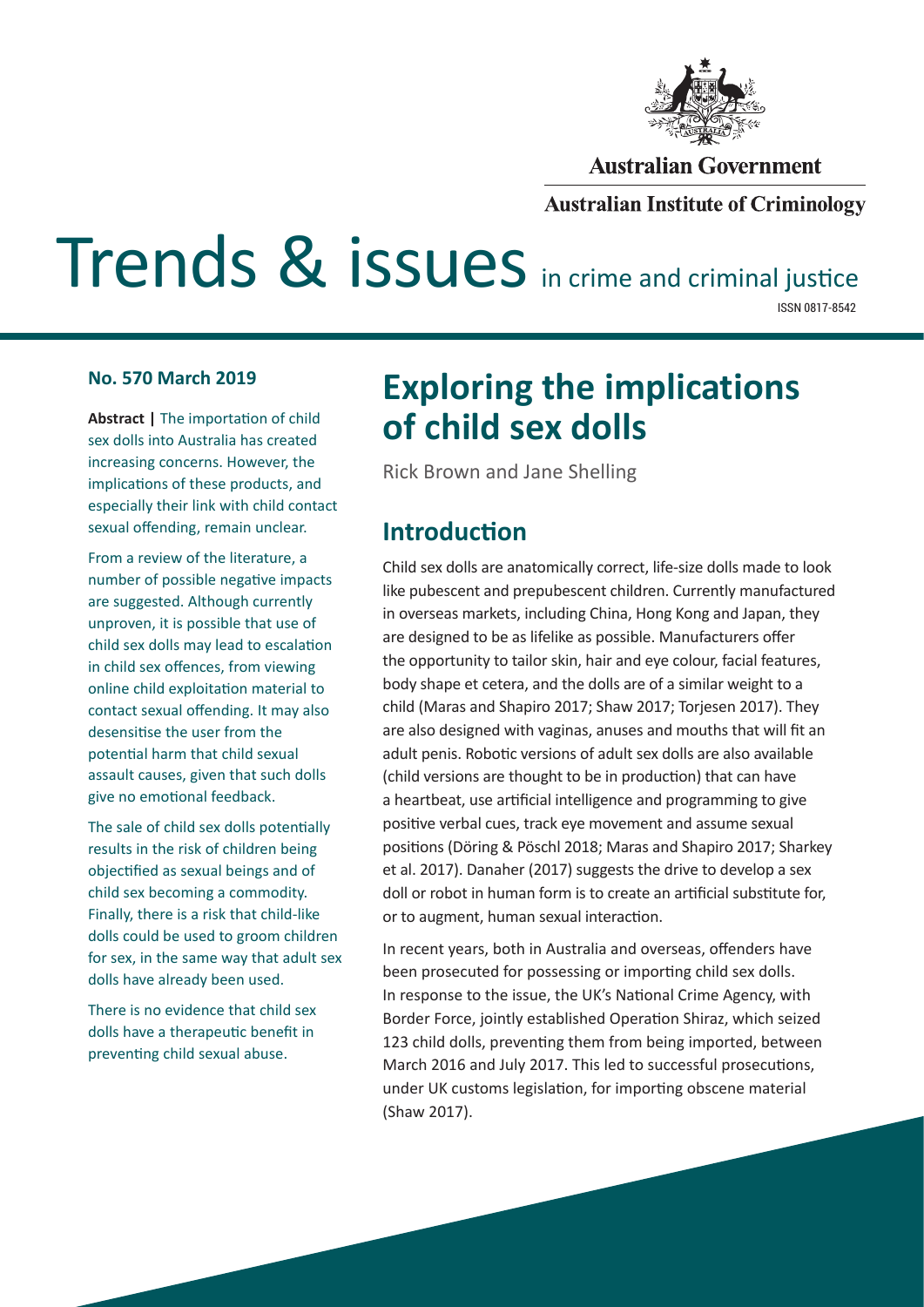In the USA, the *Curbing Realistic Exploitative Electronic Pedophilic Robots (CREEPER) Act* passed the House of Representatives in June 2018, although it is yet to pass the Senate. Section 2 of the Act raised a number of concerns about child sex dolls (although none of the assertions appear to be substantiated by empirical evidence), including their relationship with child exploitation material ownership; that they can be customised to represent actual children; that robot versions can have settings to simulate rape, which can help teach an attacker how to overcome resistance; that they can normalise submissiveness and normalise sex between adults and children; that obscene material is often used to groom children for sexual exploitation; and that they can lead to the exploitation, objectification, abuse and rape of minors. As a result, the legislation seeks to prohibit the importation and transportation of child sex dolls in the USA (GovTrack 2018).

In 2016, a petition to ban child sex dolls in Australia was reported to have received more than 18,000 signatures (Scott 2016). A search of change.org (a website on which petitions can be created) in October 2018 using the term 'child sex dolls' found nine open petitions calling for the ban of such items in the UK and USA.

In Australia in 2017, a significant increase was reported in the number of child sex dolls imported and seized, with such dolls classed as objectionable goods under the Customs Act 1901 (Sydney Criminal Lawyers 2017). Figures provided by the Department of Home Affairs indicate that, between July 2013 and June 2018, 133 child-like sex dolls were detected at the point of importation, although the vast majority of these detections occurred in the 2016–17 financial year.

Legislation in New South Wales prohibits the ownership of child sex dolls. In 2016, a man was sentenced to two years and three months imprisonment for possession of a child sex doll, after a Sydney District Court judge ruled that a child sex doll could be classed as child abuse material under section 91FB of the *Crimes Act 1900* (NSW) (Commonwealth Director of Public Prosecutions 2016). Legislation in other states and territories could also be used to prohibit child sex dolls, although this largely remains untested in the courts.

In February 2019, the Combatting Child Sexual Exploitation Legislation Amendment Bill was introduced to the Australian Parliament. This bill seeks to prohibit the possession of child sex dolls, as well as criminalising the use of a carriage service to advertise or solicit child sex dolls, and the use of a postal service to send such dolls.

## **Aim**

This paper explores the available evidence on child sex dolls, with a particular focus on the implications of their use, for both individuals and society as a whole. The specific questions explored in this paper, developed in consultation with the Department of Home Affairs, are:

- Do child sex dolls promote the sexualisation of children?
- To what extent can the use of child sex dolls be viewed as an escalated form of engaging with child pornography?
- Does using child sex dolls normalise child sexual abuse for offenders, making them more likely to commit a contact offence?
- Is there a risk that child sex dolls can be used as a grooming tool?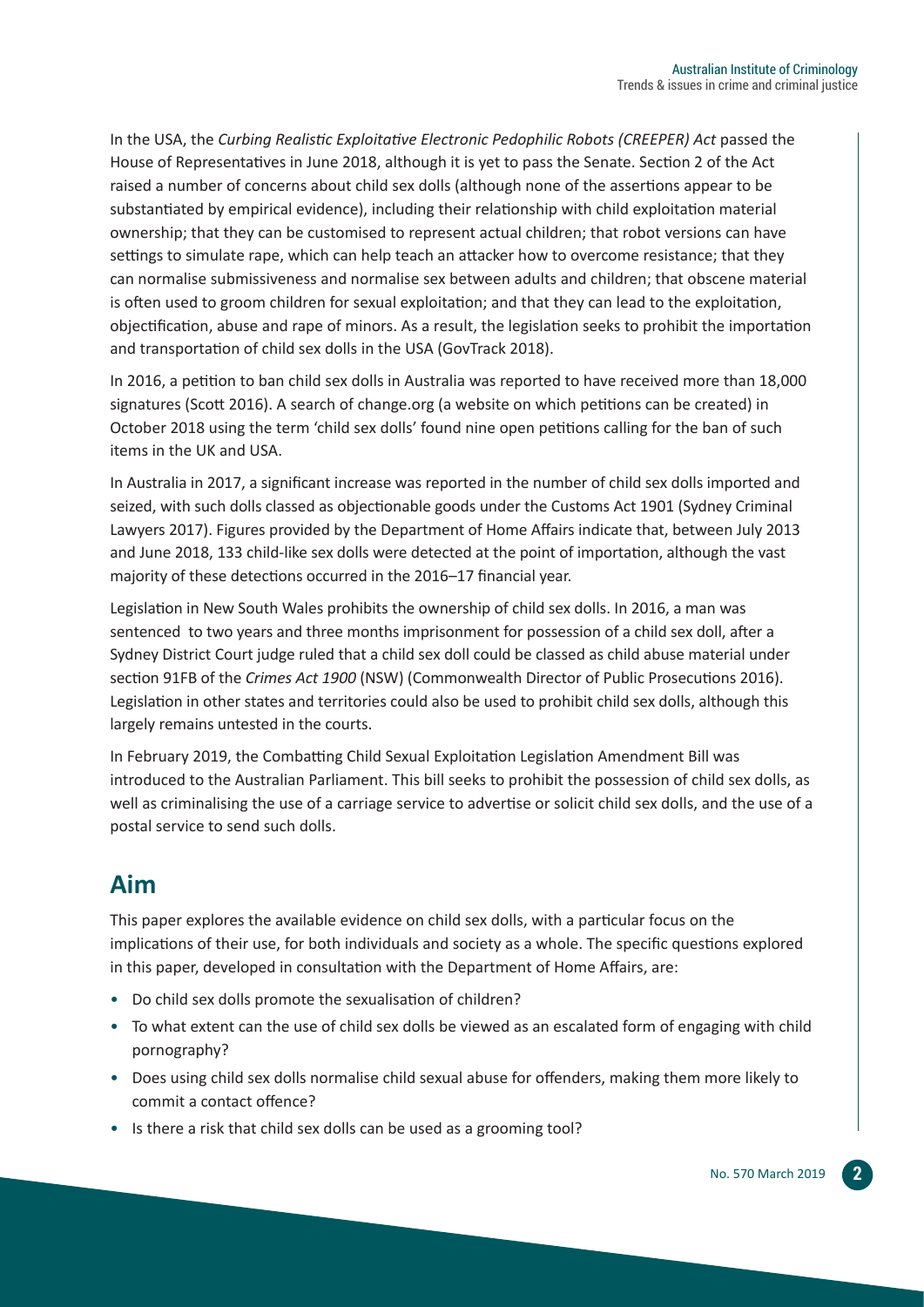## **Methodology**

A literature search for academic articles describing sex dolls was conducted over established commercial databases (CINCH, Criminal Justice Abstracts, Proquest Criminal Justice Database, PsycARTICLES, PubMed, SocINDEX). Further searches were made for grey literature material such as reports and magazine and newspaper articles. Reference lists were also scanned for additional material. Terms used for subject specific articles included:

'Anatomically detailed doll\*' OR 'anatomically correct doll\*' OR 'sex doll\*' OR 'sex toy\*' OR 'sex robot\*' OR 'sex bot\*' OR 'sex AND robot\*'.

The same databases were used to retrieve related material on aspects of persons with a perceived interest in sex dolls.

It is important to note from the outset that the available evidence in relation to sex dolls in general and child sex dolls in particular is very weak, with almost no studies empirically examining the implications of doll use. Therefore, this paper also draws on the larger literature associated with child exploitation material and sex offending to examine the implications of child sex doll ownership and use, as well as the more narrative, discursive material found in relation to sex dolls.

## **Relationship with online child exploitation material**

From a societal perspective, it is commonly understood that any sexual activity involving children is unacceptable and that, therefore, by extension, child pornography (from here on termed child exploitation material, or CEM) cannot be consensual. Indeed, Roos (2014) noted that such material actively encourages the sexualisation of children by creating a market that validates sexual gratification through its use, erotising the child's defensiveness and encouraging the use of children for sexual satisfaction.

Every Australian state and territory, as well as the Commonwealth, has legislation that prohibits online child exploitation material within the remit of its jurisdiction (Boxall, Tomison & Hulme 2014). Although precise definitions vary, legislation typically outlaws the production, distribution and possession of such material. Definitions have changed over time to account for developments in technology, as CEM moved from analog to digital formats, with computer generated representations of CEM (particularly in the context of computer games; see Warren and Palmer 2010) also being prohibited (Boxall, Tomison & Hulme 2014).

Parallels can be drawn between computer generated CEM and child sex dolls in that neither involves direct harm to a child in its creation. As a child sex doll cannot experience harm, there is neither a legal nor moral victim (Strikwerda 2017). However, the representation of a child being party to sexual acts in computer generated images has been considered to raise the risk of subsequent child victimisation. The explanatory memorandum to the Crimes Legislation Amendment (Telecommunications Offences and Other Measures) Bill 2004 (Cth) noted that depictions of children in child abuse material would be covered by the proposed act, including representations of children in cartoons and animation.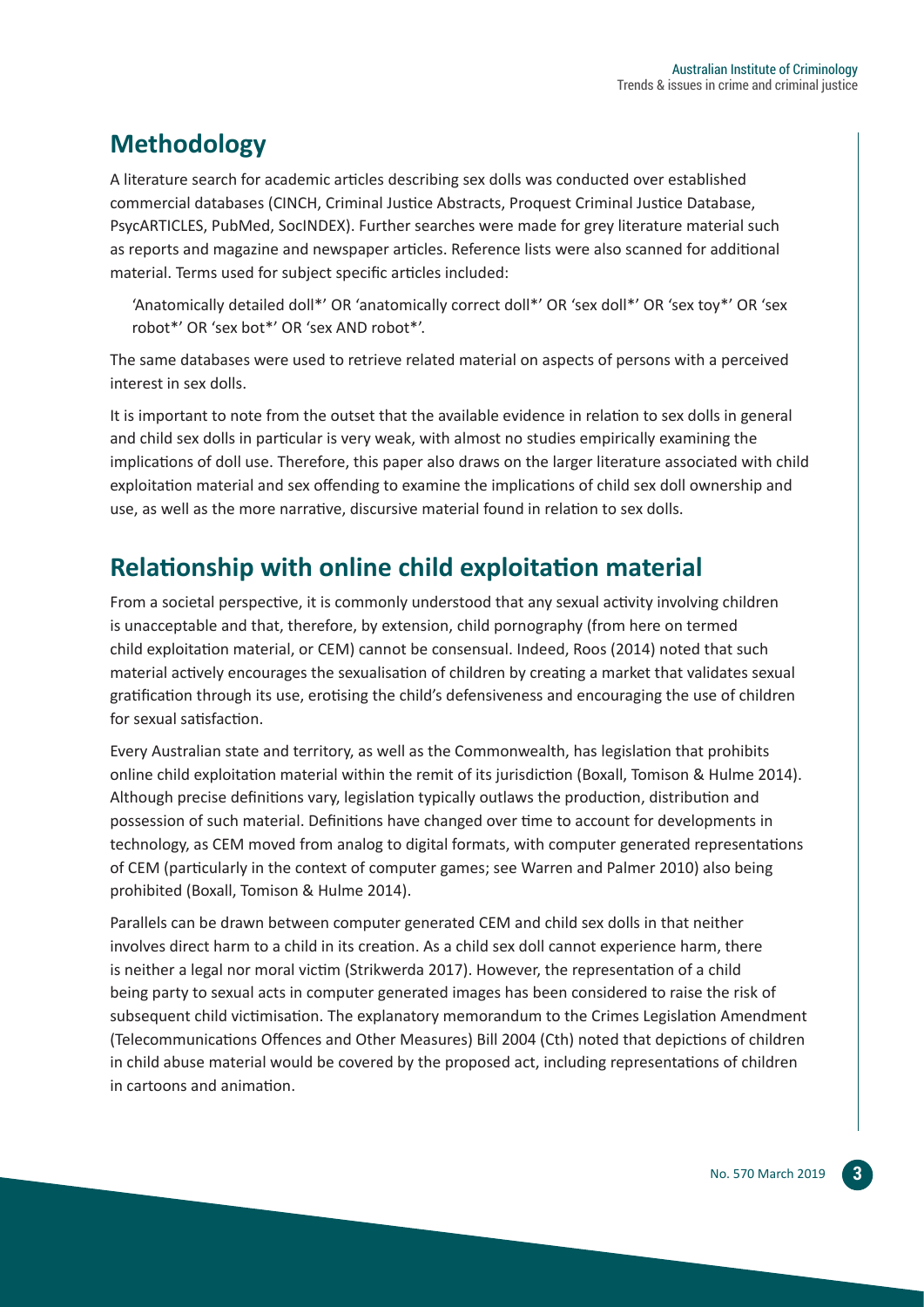This was justified:

…because although it may not directly involve an abused child in the production, its availability can fuel further demand for similar material. This can lead to greater abuse of children in the production of material to meet this demand. (Parliament of the Commonwealth of Australia 2004: 6)

It is reasonable to assume that child sex dolls, like their female adult counterparts, will evolve into child sex robots that can move and be interactive and could plausibly be used to replicate a sexual experience, as opposed to the less interactive activity of viewing CEM. Sexually explicit behaviour with a child sex robot could be seen as a much closer experience to actual child sexual abuse (Strikwerda 2017).

This line of reasoning also suggests that, just as there could be indirect harm from computer generated and animated CEM, so too could there be indirect harm from the production, distribution and use of child sex dolls. These harms include risks associated with escalation, desensitisation, objectification, commodification and grooming.

## **Potential harms**

#### **Escalation**

Escalation in relation to child sex dolls refers to the possibility that such devices may promote a continuum of behaviour that results in contact child sexual offending, by bridging the gap between fantasy and reality. This hypothesises that use of a child sex doll may be causally associated with the onset of contact child sexual offending and/or may speed up the process by which such contact offending is initiated. While there is no empirical evidence to test this hypothesis directly, the argument presented here is that escalation in the nature of material viewed can occur with online sexual images. When combined with a general preference for physical representations over virtual ones, there is a plausible argument that some individuals may migrate from viewing child exploitation material to engaging with a child sex doll.

Escalation in relation to pornographic material has previously been documented (Maras & Shapiro 2017; Schell et al. 2006). Accessing CEM has been considered a progressive addiction, with passive viewing of online content leading to an escalation in problematic internet use which, some have suggested, may subsequently lead to contact sexual offending (Maras and Shapiro 2017; Quayle & Taylor 2003). From reviewing the cases of 136 online child sexual offenders in Australia, Davis, Lennings and Green (2018) concluded that the preference for more extreme material increases as the medium moves from photographic to video. Offenders who viewed only photographic CEM images were less likely to have a preference for more graphic and explicit images (as graded by the Combating Paedophile Information Networks in Europe, or COPINE, Scale) than those who viewed video content. Houtepen, Sijtsema and Bogaerts (2014) noted that heightened online engagement can lead to a need for more extreme material to reach satisfaction.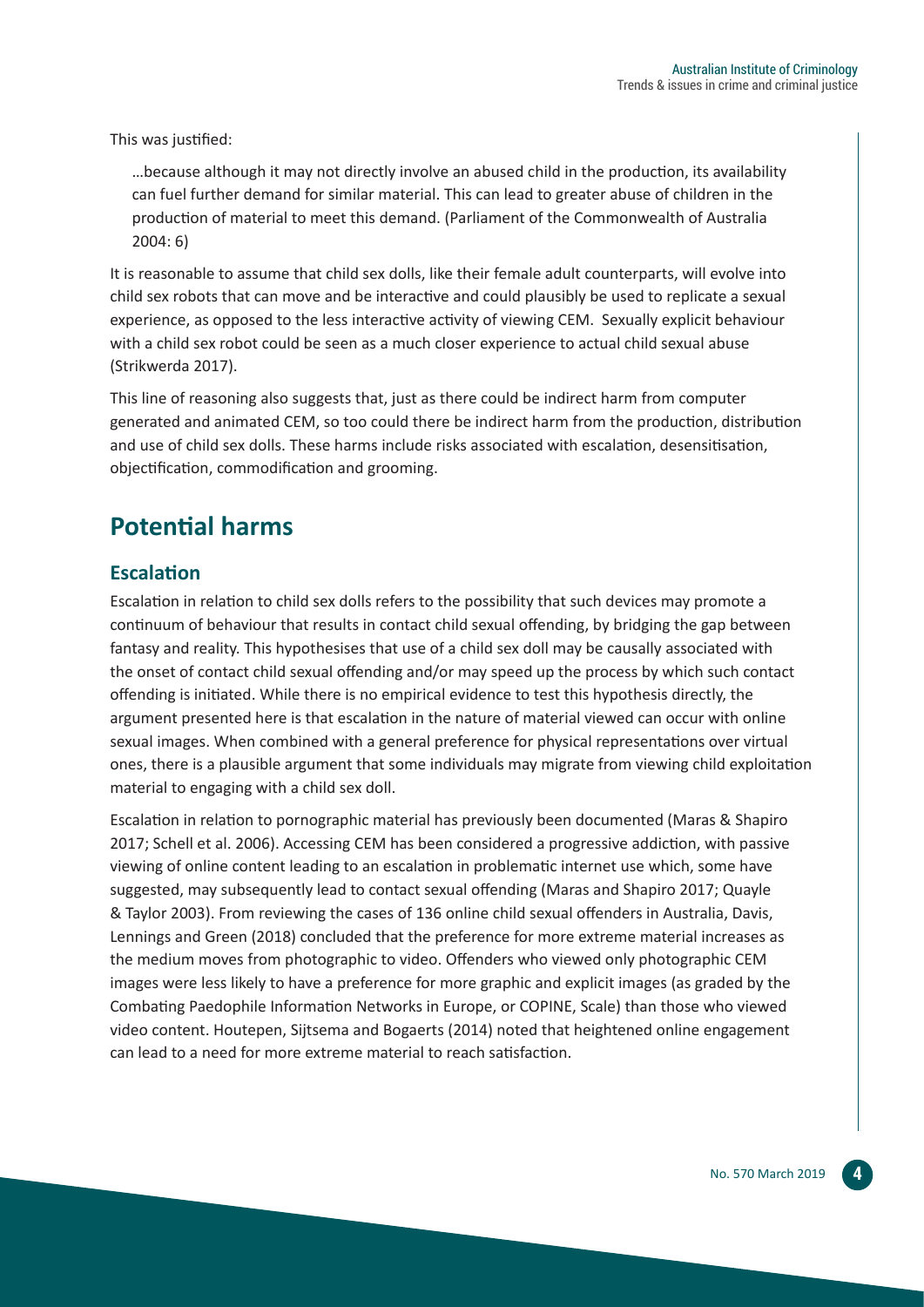Given this tendency towards escalation in CEM content, it is possible (although as yet unconfirmed by empirical evidence) that CEM offenders could migrate to child sex dolls as a progression from consuming online content to engaging in sexual contact with a proxy-human object. This may be supported by evidence of our preference for the physical world over the virtual (Darling 2016; Kwak et al. 2013; Li 2015; Suzuki et al. 2015). Further support for the escalation towards dolls can be found in one study that compared men's physical attraction to adult sex robots with their attraction to women (Szczuka & Krämer 2017). The study found no difference in men's underlying (implicit) perception of attractiveness towards sex dolls versus women, although explicit perceptions (that took account of social acceptability) found a preference for women over dolls.

Conceptually, child sex dolls could provide their users with both emotional and physical stimuli; this is borne out by testimonials of adult sex doll owners, who frequently report emotional attachment to their dolls, including romance, closeness and companionship (Ciambrone, Phua & Avery 2017; Döring & Pöschl 2018; Wolak, Finkelhor & Mitchell 2012). A recent study of sex doll owners indicated that companionship and alleviation of loneliness were important aspects of sex doll ownership (although over three-quarters still described sex as the core element of their relationship; Langcaster-James & Bentley 2018). This train of reasoning would suggest that CEM offenders might be attracted to child sex dolls because they potentially provide greater intimacy and sexual satisfaction than might be derived solely from viewing online content. In support of this reasoning, the US Congress found, 'There is a correlation between the possession of the obscene dolls, and robots, and possession of and participation in child pornography' (US Congressional Bill 115 Congress; CREEPER Act of 2017; 14 June 2018), although it should be noted that this finding was based on opinion rather than empirical evidence.

This does not necessarily mean that child sex doll users would progress to contact child sexual offending, or that such dolls act as a bridge between CEM and contact offending, although it has been argued that the step between the use of child sex dolls and child sexual abuse may be smaller than the step between watching CEM and child sexual abuse (Strikiwerda 2017).

It is important to note that the relationship between CEM offences and contact child sexual offending is complex (Eke, Seto & Williams 2010; Prichard & Spiranovic 2014). Contact child sexual offenders are often found to have collections of CEM material (Palermo & Farkas 2013), and early exposure to pornography among sexual offenders has been shown to reduce empathy for children in abusive situations (Simons, Wurtele & Heil 2002). Long, Alison and McManus (2012) found that contact child sexual offenders tended to access more extreme CEM content than non-contact CEM offenders, providing evidence of escalation from CEM to contact sexual offending. However, a meta-analysis by Babchishin, Hanson and Hermann (2011) found that sexual deviancy was higher among CEM offenders than among contact offenders. Yet, depending on the follow-up period examined, typically less than seven percent of CEM offenders go on to commit a contact child sexual offence, based on official sanction data (Brown & Bricknell 2018), although self-report data suggest the undetected level of recidivism could be much higher (Seto, Hanson & Babchishin 2011). Prichard and Spiranovic (2014) concluded that, while there appears to be a relationship between CEM and contact child sexual offending, there is no direct evidence to support a causal link between the two. Therefore, the imputed relationship between CEM offending, child sex dolls and contact sexual offending needs to be treated with care, given the inconclusive results from studies of the relationship between CEM and contact child sexual offending.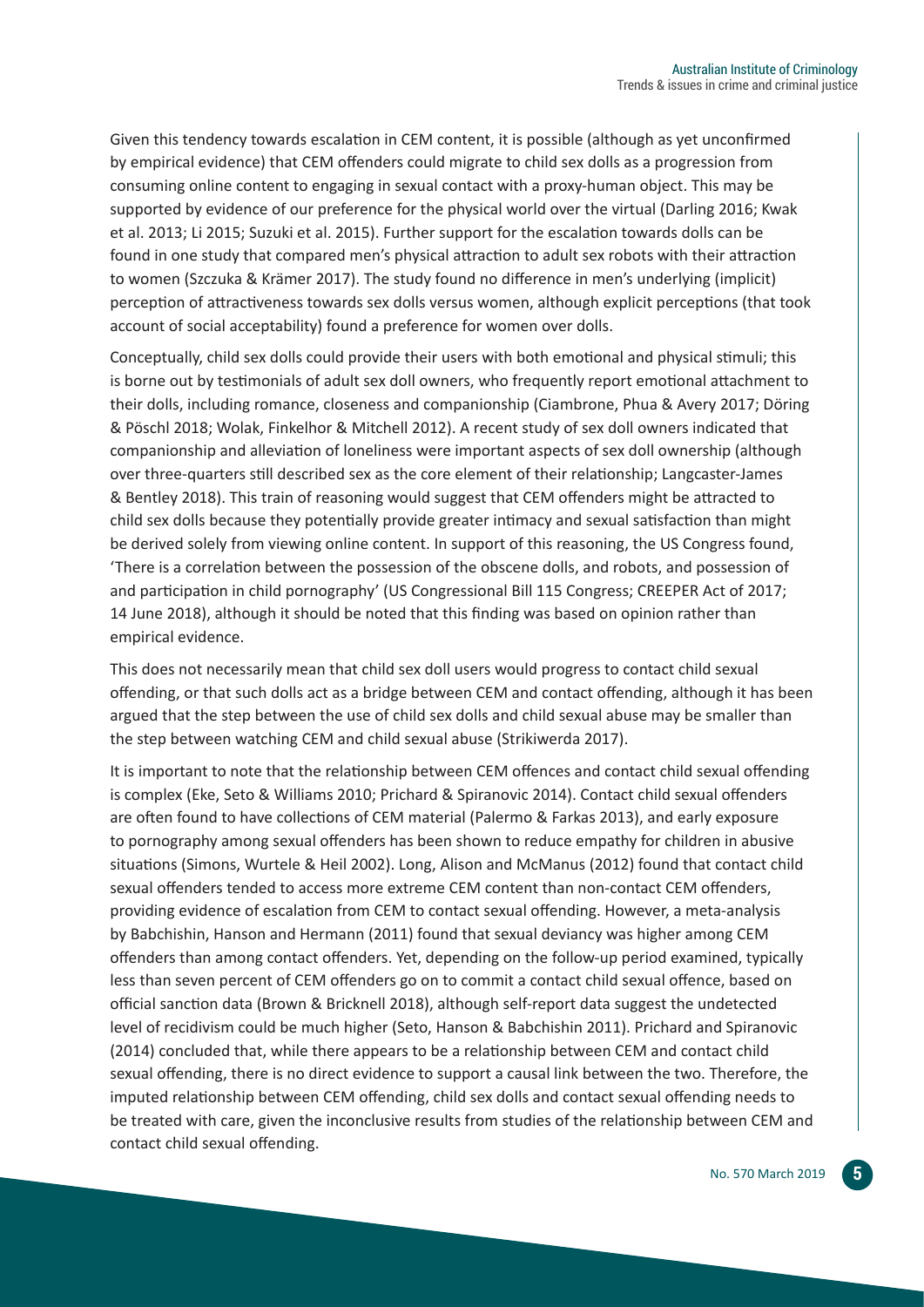A number of questions remain unanswered regarding the role of child sex dolls in the escalation from online CEM to contact child sexual offending. For example, is there a relationship between the prevalence of CEM possession and child sex doll use? Is there a relationship between the extremity of CEM accessed online and the willingness of offenders to use child sex dolls? How does the use of child sex dolls influence the decision to initiate contact child sexual offending? To what extent is the use of child sex dolls associated with the frequency, prevalence and severity of contact child sexual offending?

#### **Desensitisation**

Desensitisation in this context refers to the distorted cognitions that may derive from child sex doll use where sexual abuse of a proxy-child becomes normalised, thereby providing justification for the initiation of contact child sexual offending. Howitt and Sheldon (2007) found that CEM offenders were more likely than contact child sexual offenders to view children as sexual beings. This was a function of CEM offenders' views being fuelled by their fantasies, while contact offenders were aware of the realities of sexual contact with children. Child sex dolls could continue to fuel the fantasy perception of children as sexual beings, further supported by the lack of negative feedback received from a doll. Indeed, Maras and Shapiro (2017: 17) noted that such dolls:

…fail to provide pedophiles with accurate emotional feedback from aggressive actions, particularly ones that would result in emotional and physical damage if performed on a real child.

This results from the fact that such dolls will typically be silent and offer no emotional feedback or, in the case of robotic models, only positive responses (Maras & Shapiro 2017).

#### **Objectification**

The sexual objectification of women has been shown to be associated with violence against women in various ways (Gervais & Eagan 2017). It has been argued that (adult) sex dolls objectify women by making the sole reason for their existence the sexual pleasure of men (Sharkey et al. 2017). Dolls can be tailored to suit their owners' wishes, thereby fulfilling the fantasy role their owners desire and potentially creating a distorted view of women. These distortions could increase sexual violence towards women resulting from expectations that they will accord with men's sexual fantasies. Cox-George and Bewley (2018: 161) have termed this misogynistic objectification. Gutiu (2016: 196) noted:

Whatever the true motivations may be to own a sexbot, there are gender dynamics at play which should make us question whether sexbots are part of a broader continuation of women's oppression.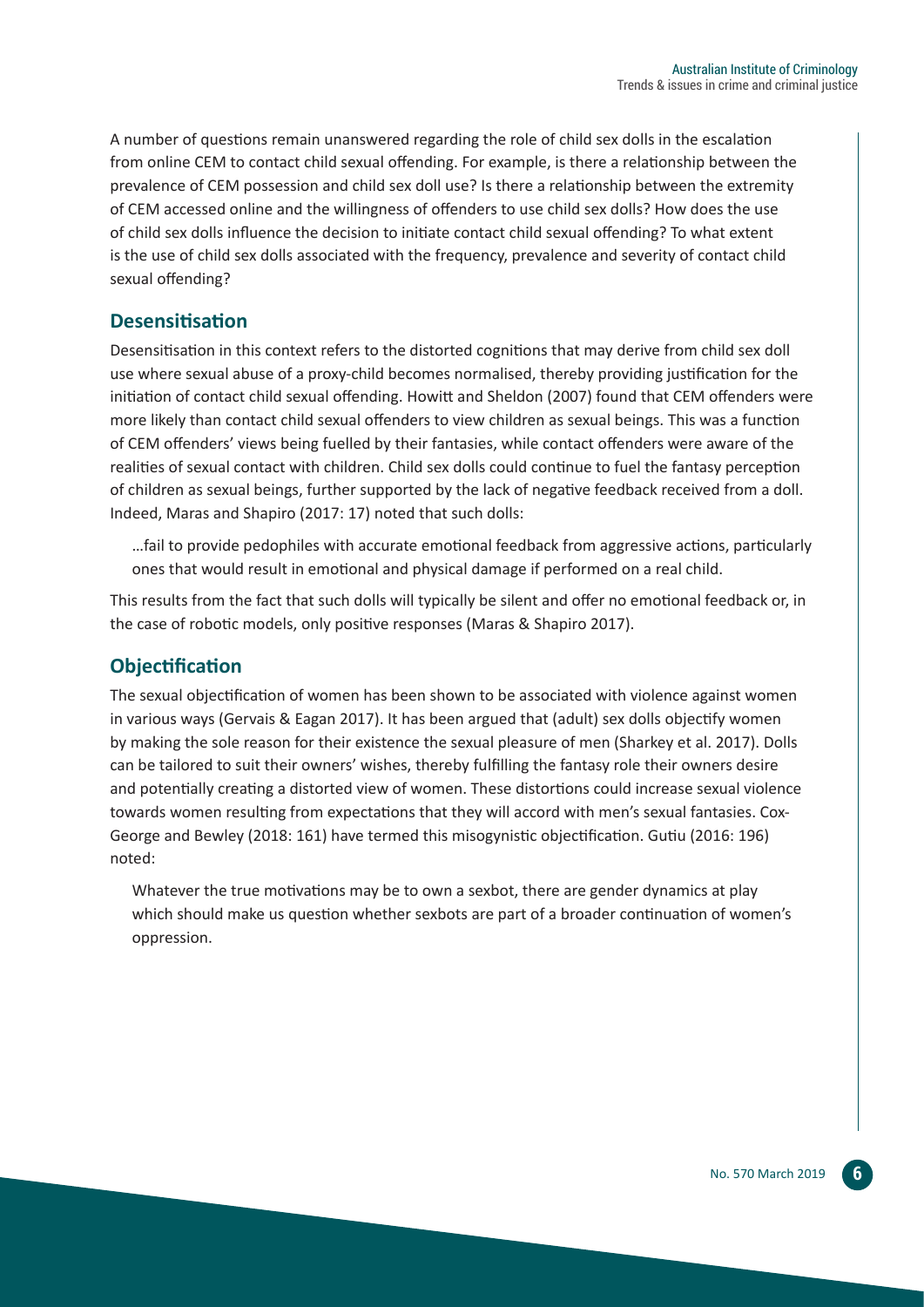Indeed, the instrumental use of sex dolls to relieve sexual urges, as proposed by Levy (2007), fails to account for the importance of empathy and reciprocity in sexual relationships and reduces humans to things (Richardson 2016). By extension, they characterise women as being primarily sexual objects and submissive, and essentially a means to an end (Gutiu 2016). Richardson (2015) argued that the way we attribute meaning to robots reflects what is of value to us. Human constructs of gender, class, race or sexuality can come into question when sex dolls are used in a sexually abusive manner. This usage could serve to reinforce negative societal stereotypes which lead to children being perceived as sexual objects.

Such dolls could also offer another means by which children (and girls in particular) self-objectify as sexual beings, by internalising the sexualising messages of the prevailing culture (APA Task Force on the Sexualisation of Girls 2007; Hatch 2011). This can lead to a range of health problems in later life (Fredrickson & Roberts 1997).

Also of concern are ethical issues associated with consent (Frank & Nyholm 2017). As manufactured objects, sex dolls (or rather the more sophisticated robotic versions) may or may not be designed to give consent to sex. Failure to give consent could mean that users assume consent is always implied. Sparrow (2017) argued that adult sex robots that are designed to always consent to sex would represent a woman who never refused sex, thereby fuelling misconceptions common in rape culture that women are always available for sex. Regardless of whether consent is implied or always given, there are concerns that this will lead to increased sexual assault (Cox-George & Bewley 2018; Heath 2016; Sparrow 2017).

In the case of child sex dolls, consent for sex with a child can never be given, because it is illegal. Therefore, sex with a child doll can be viewed as morally problematic in the same way that Sparrow (2017: 18) has viewed sex robots designed for the purpose of rape as being 'a moral hazard to the character of the user'. Similarly, Danaher (2014) has viewed the use of child sex dolls as problematic because it both involves harm of moral character to the user and shows a lack of sensitivity to the social meaning that sex with a child sex doll signifies. Such dolls also erode respect for others, as a result of the lack of equality and reciprocity in the sexual behaviour involved, which can therefore be considered morally objectionable from a legal moralism perspective (Strikwerda 2017).

#### **Commodification**

Objectification of sex raises the concern that sex dolls essentially package and market non-consensual sex as a commercial product. The act of seeking out, selecting, purchasing and receiving a child sex doll is the result of a planned consumer choice that signals a demand to the market, which in turn further promotes the sexualisation and commodification of children. Indeed, as Roos (2014: 152) has noted in relation to child exploitation material (and, by extension, child sex dolls), such material sexualises the asexual, reinforcing 'a boundlessness of want, in disregard of others' needs'. Such want is then supplied through the packaging and selling of child sex – either directly or indirectly with CEM, dolls et cetera. This has the potential to normalise the use of child sex dolls, even in society more widely, which may in turn influence attitudes towards women and children and ultimately encourage violence.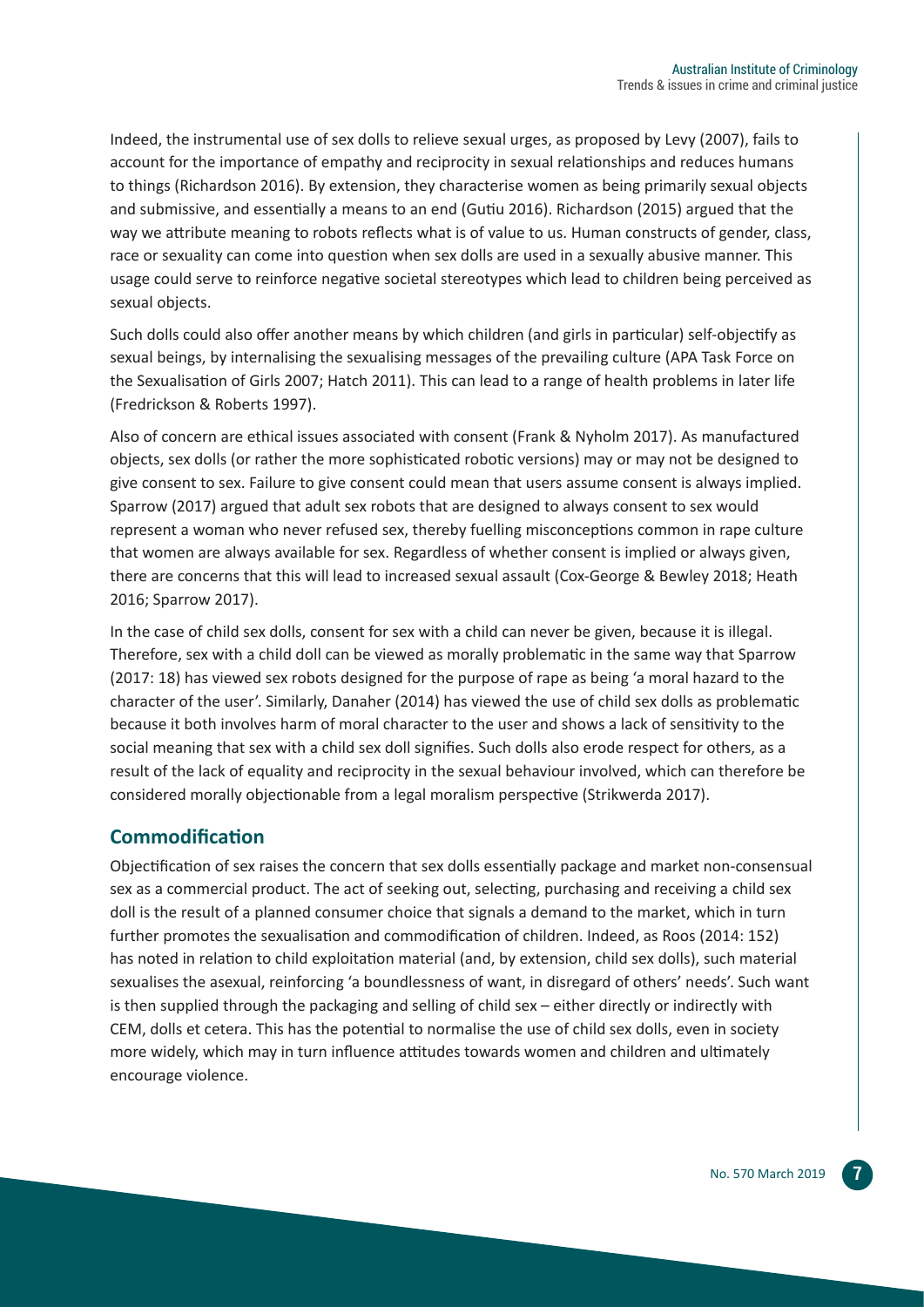#### **Grooming**

The discussion so far has centred on the role of child sex dolls in influencing the behaviour of those who use them, by increasing desire and distorting cognitions regarding sex with children. However, there is evidence that adult sex dolls have been used as tools in the grooming of children for sex. For example, in one case, a minor was encouraged to have sex with a blow-up (adult) sex doll as part of the grooming process (see *R v Gommeson* [2014] NSWCCA 159). There is as yet no evidence that child sex dolls have been used for grooming children, although it could be argued that they would be of even greater benefit to offenders than adult sex dolls in normalising sexual contact with children in the same way that CEM has been shown to be used in the grooming process (Cohen-Almagor 2013).

## **Therapeutic benefit**

The therapeutic benefit of child sex dolls has been hotly debated (Rutkin 2016). Behrendt (2018) has set out the arguments for and against the therapeutic use of child sex dolls. In favour of child sex dolls, they can be viewed as a technological device that could protect society. Regardless of whether they are used for recreational or therapeutic purposes, the end result could be the same – the prevention of harm to children from sexual predators. Indeed, one Japanese manufacturer of such dolls has long argued they have therapeutic benefit by satiating sexual urges that may otherwise have been inflicted on children (Morin 2011). With these assumed benefits in mind, Moen and Sterri (2018) have proposed that child sex dolls could be regulated by providing paedophiles with access to them through psychiatrists.

In opposition to their use is the contention that child sex dolls may increase users' sexual desires for children, by acting as a springboard that incites users to abuse children (Behrendt 2018). Further, Facchin, Barabara and Cigoli (2017) argue that discussion about the function of dolls in relieving sexual urges misses the point, as sexual abuse is more about domination and control than sexual satisfaction.

Currently there is no empirical evidence to support the assertion that sex dolls (whether adult or child) reduce the likelihood of sexual violence.

## **Conclusions**

Despite a lack of robust evidence in relation to child sex dolls, there is reason to suggest they may lead to societal harms through a number of different mechanisms. They may bridge the gap between fantasy and reality by allowing potential offenders to move from the virtual to the physical world, although it is currently unclear whether this intermediary step between viewing online CEM and contact child sexual offending increases the likelihood of subsequent child sexual abuse.

It is reasonable to assume that interaction with child sex dolls could increase the likelihood of child sexual abuse by desensitising the doll user to the physical, emotional and psychological harm caused by child sexual abuse and normalising the behaviour in the mind of the abuser. At the same time, there is no evidence of therapeutic benefit from child sex doll use.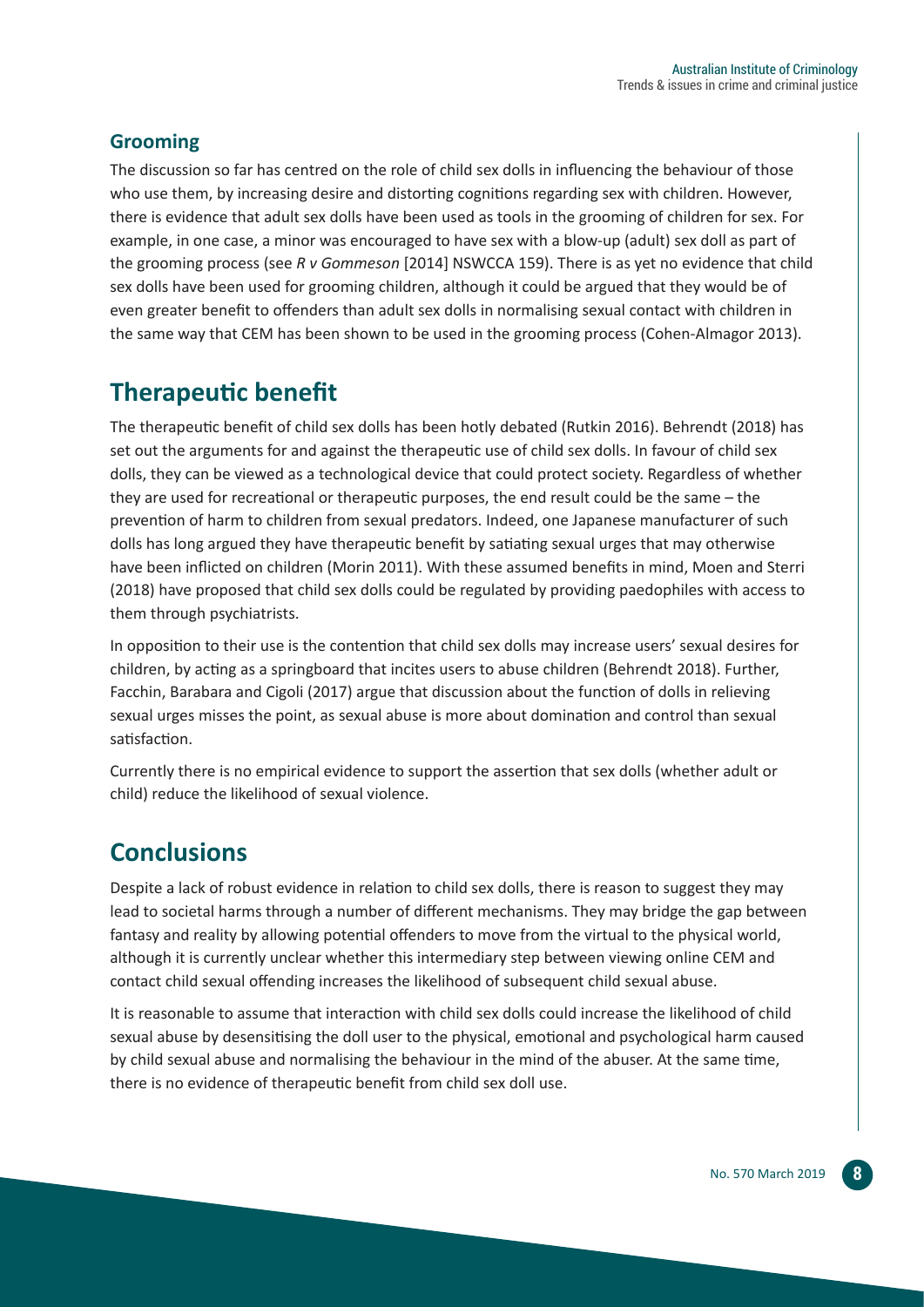From a societal perspective, questions have been raised over the potential for child sex dolls to lead to the objectification of children as sexual beings and the commodification of products that promise the opportunity for an adult to play out their sexual fantasies with a simulated child.

This remains an under-researched topic. Little is currently known about the actual risk associated with child sex dolls and the extent to which they add to the risk associated with online child exploitation material. However, by drawing on the limited material that is available, both theory and empirical research would appear to point towards possible areas of concern.

## **References**

*All URLs correct as at November 2018*

American Psychological Association, Task Force on the Sexualisation of Girls 2007. *Report of the APA Task Force on the Sexualisation of Girls.* Washington DC: American Psychological Association. http:// www.apa.org/pi/women/programs/girls/report-full.pdf

Babchishin KM, Hanson K & Hermann CA 2011. The characteristics of online sex offenders: A metaanalysis. *Sexual Abuse: A Journal of Research and Treatment* 23(1): 92–123

Behrendt M 2018. Reflections on moral challenges posed by a therapeutic childlike sexbot. Love and sex with robots: Third international conference, LSW 2017. London: Springer International Publishing: 96–113

Boxall H, Tomison AM, Hulme S 2014. *Historical review of sexual offence and child sexual abuse legislation in Australia: 1788–2013.* Canberra: Australian Institute of Criminology. https://aic.gov.au/ publications/special/007

Brown R & Bricknell S 2018. What is the profile of child exploitation material offenders? *Trends & issues in crime and criminal justice* no. 564. Canberra: Australian Institute of Criminology. https://aic. gov.au/publications/tandi/tandi564

Ciambrone D, Phua VC & Avery EN 2017. Gendered synthetic love: Real Dolls and the construction of intimacy. *International Review of Modern Sociology* 43(1): 59–78

Cohen-Almagor R 2013. Online child sex offenders: Challenges and counter-measures. *The Howard Journal of Criminal Justice* 52(2): 190–215

Commonwealth Director of Public Prosecutions 2016. Man in possession of child sex doll sentenced to imprisonment. Man who disseminated the child sex doll serves sentence by way of an intensive correction order. *Media release* 19 Aug. https://www.cdpp.gov.au/news/man-possession-child-sexdoll-sentenced-imprisonment

Cox-George C & Bewley S 2018. I, sex robot: The health implications of the sex robot industry. *BMJ Sexual & Reproductive Health* 44(3): 161–164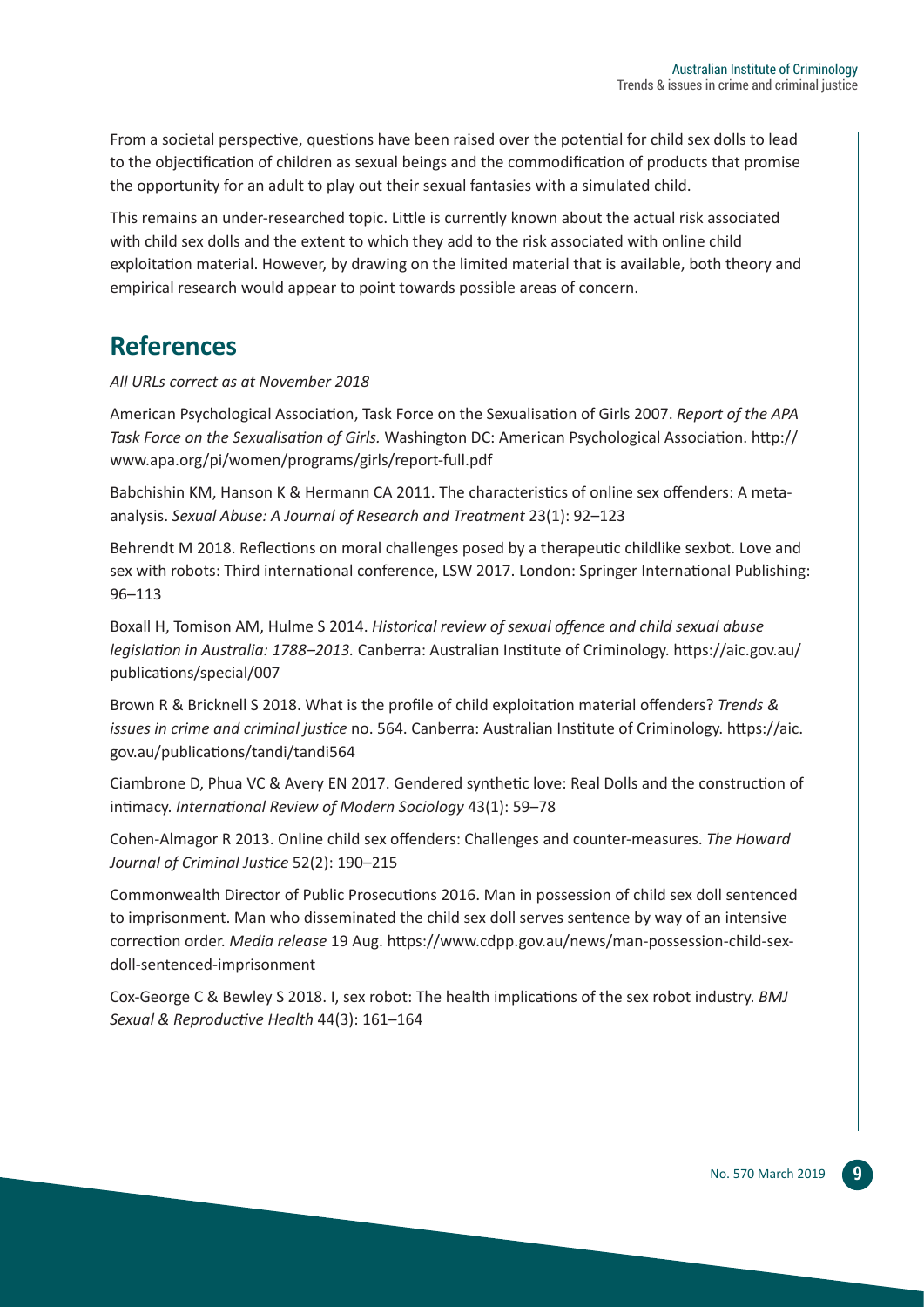Danaher J 2017. Should we be thinking about robot sex? in Danaher J & McArthur N (eds) *Robot sex: Social and ethical implications.* Cambridge MA: MIT Press Ltd: 3–14

Danaher J 2014. Robotic rape and robotic child sexual abuse: Should they be criminalised? *Criminal Law and Philosophy* 11(1): 71–95

Darling K 2016. Extending legal protection to social robots: The effects of anthropomorphism, empathy, and violent behaviour towards robotic objects, in Calo R, Froomkin AM & Kerr I (eds) *Robot law.* Cheltenham UK: Edward Elgar Publishing: 213–231

Davis N, Lennings C & Green T 2018. Improving practice in child sexual abuse image investigations through identification of offender characteristics. *Sexual Abuse in Australia and New Zealand* Jan:  $1 - 12$ 

Döring N & Pöschl S 2018. Sex toys, sex dolls, sex robots: Our under-researched bed-fellows. *Sexologies* 27(3): e51–e55

Eke AW, Seto MC & Williams J 2010. Examining the criminal history and future offending of child pornography offenders: An extended prospective follow-up. *Law and Human Behaviour* 35(6): 466–478

Facchin F, Barabara G & Cigoli V 2017. Sex robots: The irreplaceable value of humanity. *BMJ* (Online) 358: j3790. doi: 10.1136/bmy.j3790

Frank L & Nyholm S 2017. Robot sex and consent: Is consent to sex between a robot and a human conceivable, possible, and desirable? *Artificial Intelligence Law* 25(3): 305–323. https://doi. org/10.1007/s10506-017-9212-y

Fredrickson BL & Roberts TA 1997. Objectification theory: Towards understanding women's lived experiences and metal health risks. *Psychology of Women Quarterly* 21(2): 173-206

Gervais SJ & Eagan S 2017. Sexual objectification: The common thread connecting myriad forms of sexual violence against women. *American Journal of Orthopsychiatry* 87(3): 226–232

GovTrack 2018. Summary of H.R. 4655: CREEPER Act of 2017. https://www.govtrack.us/congress/ bills/115/hr4655/summary

Gutiu SM 2016. The roboticisation of consent, in R Calo, AM Froomkin & I Kerr (eds) *Robot law.* Cheltenham UK: Edward Elgar Publishing: 186–212

Hatch L 2011. The American Psychological Association Task Force on the Sexualisation of girls: A review, update and commentary. *Sexual Addiction & Compulsivity* 18(4): 195–211

Heath H 2016. Using/abusing fembots. *Overland* 225 (Summer): 70–76

Houtepen JABM, Sijtsema JJ & Bogaerts S 2014. From child pornography offending to child sexual abuse: A review of child pornography offender characteristics and risks for cross-over. *Aggression and Violent Behaviour* 19(5): 466–473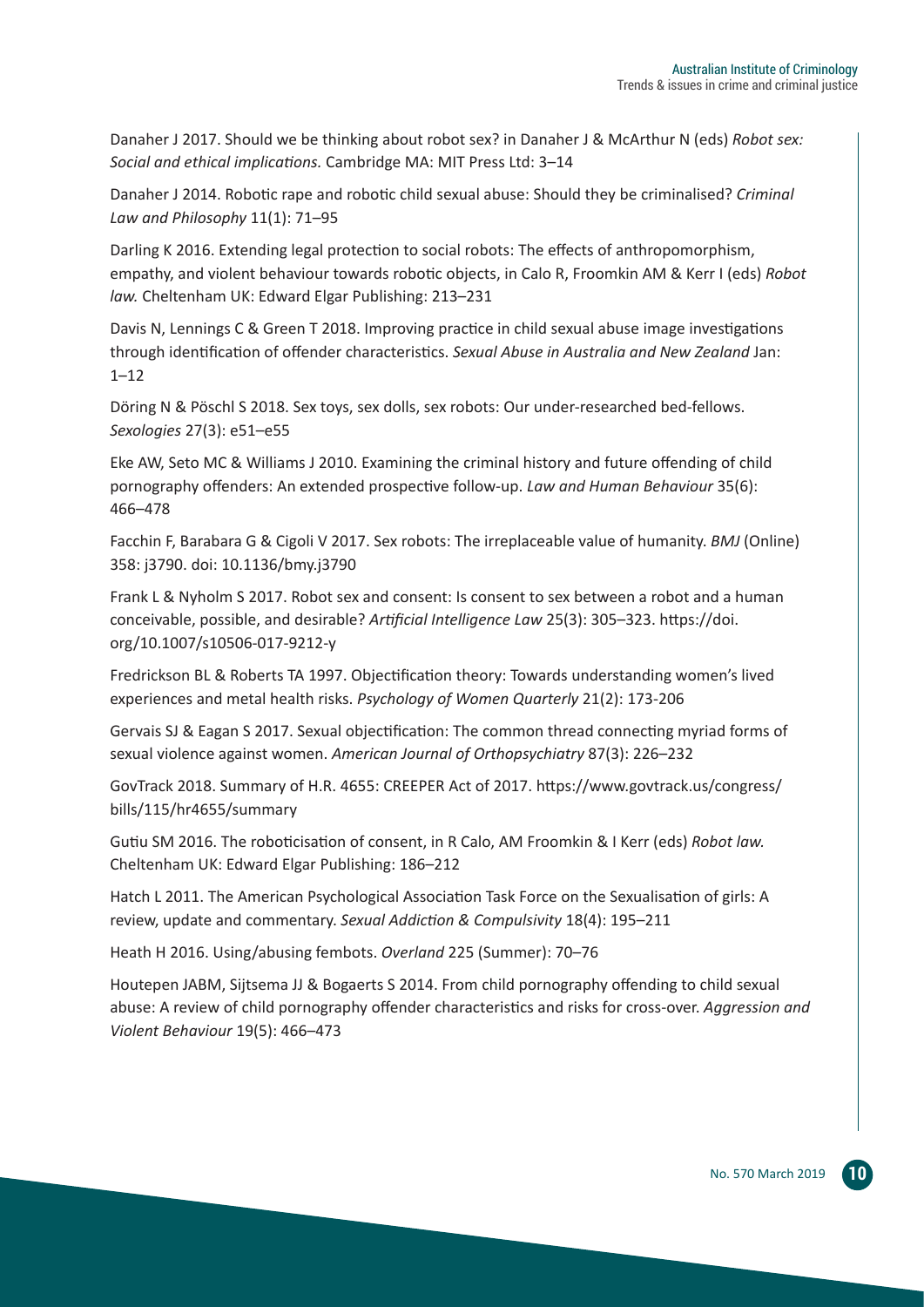Howitt D & Sheldon K 2007. The role of cognitive distortions in paedophilic offending: Internet and contact offenders compared. *Psychology, Crime & Law* 13(5): 469–486

Langcaster-James M & Bentley GR 2018. Beyond the Sex Doll: Post-Human Companionship and the Rise of the 'Allodoll'. *Robotics* 7(4): 62. doi:10.3390/robotics7040062

Long ML, Alison LA and McManus MA 2012. Child pornography and likelihood of contact abuse: A comparison between contact child sexual offenders and noncontact offenders. *Sexual Abuse: A Journal of Research and Treatment* 25(4): 370–395

Kwak SS, Yunkyung K, Kim E, Shin C & Cho K 2013. What makes people empathise with an emotional robot? The impact of agency and physical embodiment on human empathy for a robot. 22nd IEEE International Symposium on Robot and Human Interactive Communication. Gyeongji, Korea: IEEE RO-MAN: 180–185

Levy D 2007. *Love and sex with robots: The evolution of human-robot relationships.* New York: Harper Collins

Li J 2015. The benefit of being physically present: A survey of experimental works comparing copresent robots, telepresent robots and virtual agents. *International Journal of Human-Computer Studies* 77(May): 23–37

Maras MH & Shapiro LR 2017. Child sex dolls and robots: More than just an uncanny valley. *Journal of Internet Law* 21(5): 3–21

Moen OM & Sterri AB 2018. Pedophilia and computer-generated child pornography, in Boonin D (ed), *The Palgrave handbook of philosophy and public policy.* Cham, Switzerland: Palgrave Macmillan: 369–382

Morin R 2011. Can child dolls keep pedophiles from offending? *The Atlantic,* 11 January 2011. https://www.theatlantic.com/health/archive/2016/01/can-child-dolls-keep-pedophiles-fromoffending/423324/

Palermo GB & Farkas MA 2013. *The dilemma of the sexual offender,* 2nd ed. Springfield: Charles C Thomas

Prichard J & Spiranovic C 2014. *Child exploitation material in the context of institutional child sexual abuse.* Sydney: Royal Commission into Institutional Responses to Child Sexual Abuse. https://www. childabuseroyalcommission.gov.au/sites/default/files/file-list/Research%20Report%20-%20Child%20 Exploitation%20Material%20in%20the%20Context%20of%20Institutional%20Child%20Sexual%20 Abuse%20-%20Causes.pdf

Quayle E & Taylor M 2003. Model of problematic internet use in people with sexual interest in children. *Cyber Psychology and Behaviour* 6(1): 93–106

Richardson K 2016. Slavery, the prostituted, and the rights of machines. *IEEE Technology and Society Magazine* 35(2): 56–53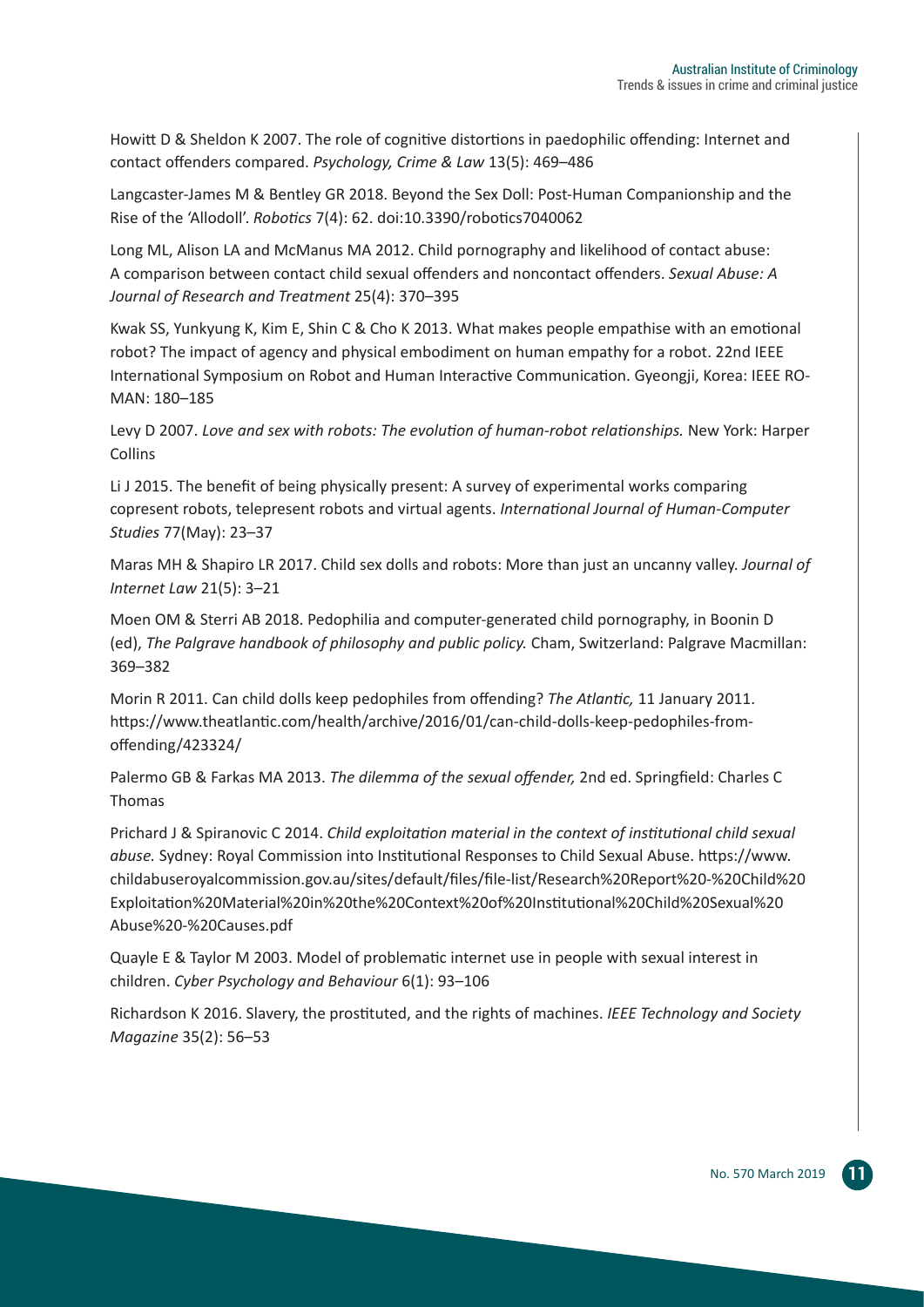Richardson K 2015. The asymmetrical 'relationship': Parallels between prostitution and the development of sex robots. *SIGCAS Computers and Society,* 45(3): 290–293

Roos H 2014. Trading the sexual child: Child pornography and the commodification of children in society. *Texas Journal of Women, Gender and the Law* 23(2): 131–156

Rutkin A 2016. Could sex robots and virtual reality treat paedophilia? *New Scientist,* 2 Aug. https:// www.newscientist.com/article/2099607-could-sex-robots-and-virtual-reality-treat-paedophilia/

Seto MC, Hanson KR & Babchishin KM 2011. Contact sexual offending by men with online sexual offenses. *Sexual Abuse: A Journal of Research and Treatment* 23(1): 124–145

Schell BH, Martin MV, Hung PCK, Rueda L 2006. Cyber child pornography: A review paper of the social and legal issues and remedies – and a proposed technological solution. *Journal of Aggression and Violent Behaviour* 12(1): 45–63

Scott K 2016. Petition to ban 'child sex dolls' gains traction, experts warn they could 'reinforce' paedophilic behaviour. *ABC News,* 24 Mar. http://www.abc.net.au/news/2016-03-22/petition-to-banchild-sex-dolls-in-australia-gains-traction/7267114

Sharkey N, van Wynsberghe A, Robbins S & Hancock E 2017. *Our sexual future with robots.* The Hague, Netherlands: Foundation for Responsible Robotics. http://responsiblerobotics.org/wpcontent/uploads/2017/07/FRR-Consultation-Report-Our-Sexual-Future-with-robots\_Final.pdf

Shaw D 2017. The 'new phenomenon' of child sex dolls. *BBC News,* 31 Jul. https://www.bbc.com/ news/uk-40776621

Simons D, Wurtele SK & Heil P 2002. Childhood victimisation and lack of empathy as predictors of sexual offending against women and children. *Journal of Interpersonal Violence* 17(12): 1291–1307

Sparrow R 2017. Robots, rape and representation. *International Journal of Social Robotics* 9(4): 465–477. doi:10.1007/s12369-017-0413-z

Strikwerda L 2017. Legal and moral implications of child sex robots, in *Robot sex: Social and ethical implications.* Cambridge MA: MIT Press Ltd: 133–152

Suzuki Y, Galli L, Ikeda A, Itakura S & Kitazaki M 2015. Measuring empathy for human and robot hand pain using electroencephalography. *Scientific Reports* 5: 15924. doi:10.1038/srep15924

Sydney Criminal Lawyers 2017. *Child sex dolls: Promoting or preventing paedophilia?* https://www. sydneycriminallawyers.com.au/blog/child-sex-dolls-promoting-or-preventing-paedophilia/

Szczuka JM & Krämer NC 2017. Not only the lonely: How men explicitly and implicitly evaluate the attractiveness of sex robots in comparison to the attractiveness of women, and personal characteristics influencing this evaluation. *Multimodal Technologies and Interaction* 1(3): 1–18. doi:10.3390/mti1010003